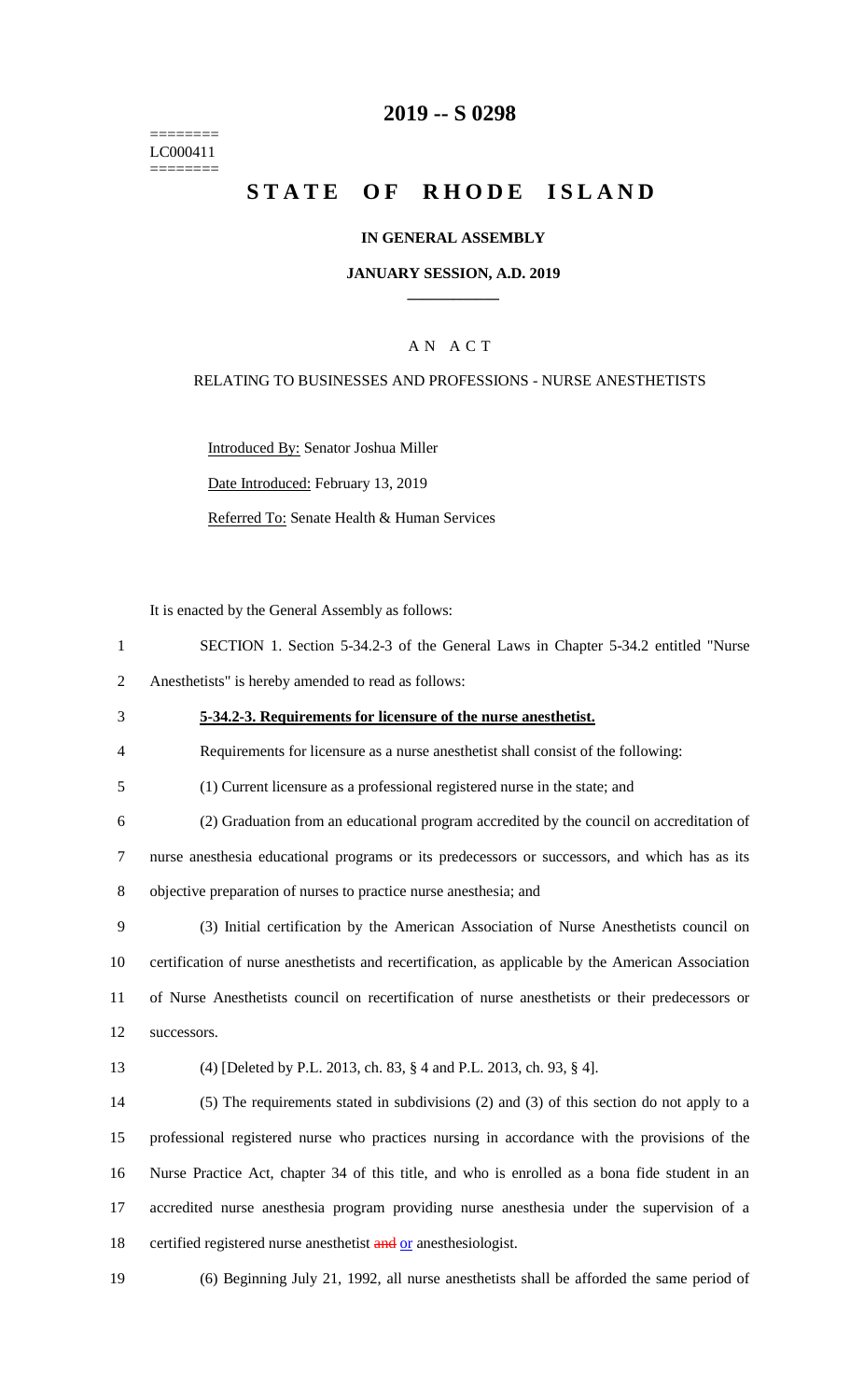- 1 time to become licensed. Notwithstanding the provisions of this section, no person practicing as a
- 2 nurse anesthetist in Rhode Island on July 1, 1991, shall be required to obtain proper certification
- 3 under this chapter. However, as required by subdivision (3) of this section, persons who become
- 4 certified under this section shall become recertified as applicable.
- 5 SECTION 2. This act shall take effect upon passage.

 $=$ LC000411 ========